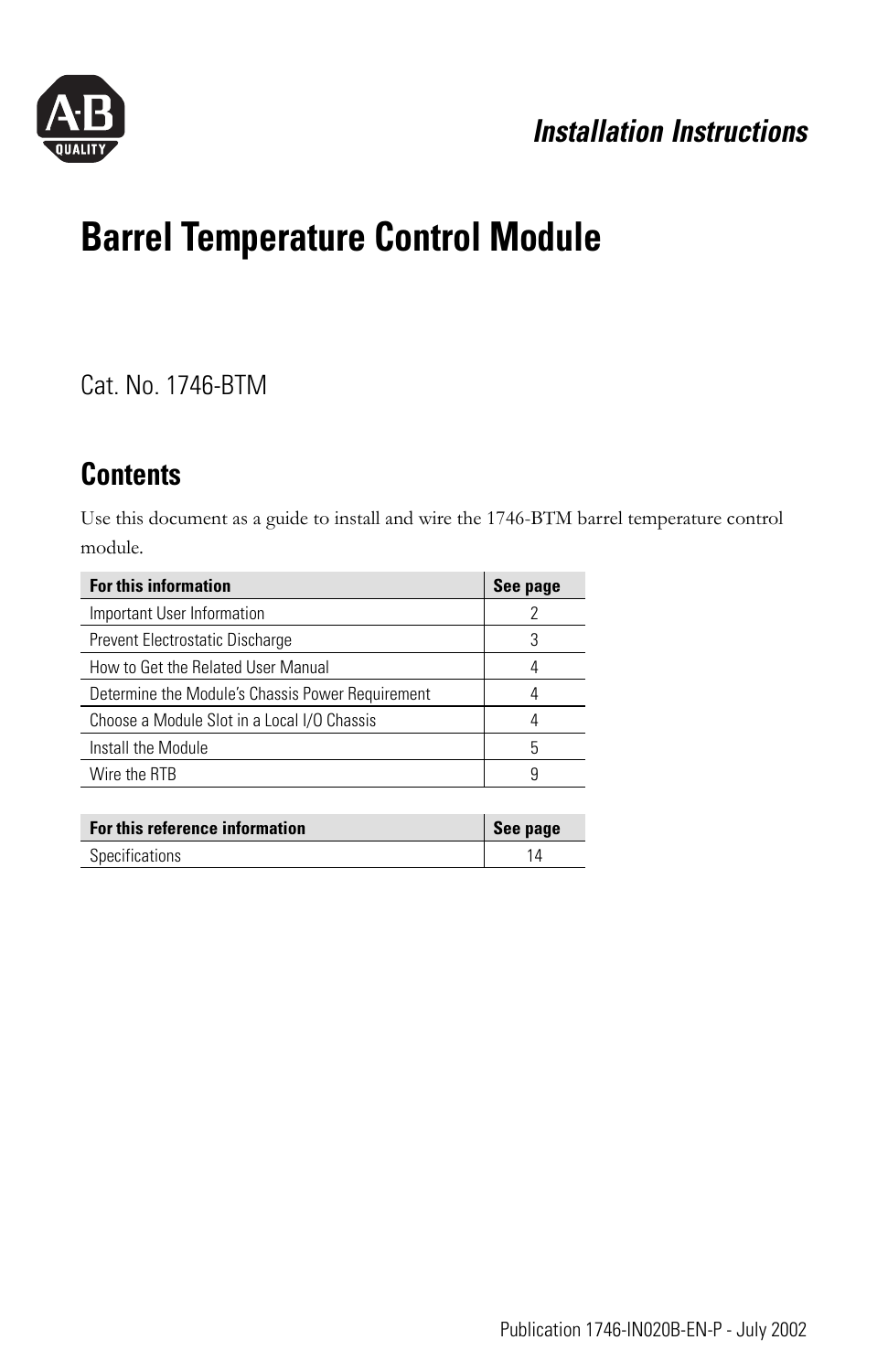## <span id="page-1-0"></span>**Important User Information**

Because of the variety of uses for the products described in this publication, those responsible for the application and use of these products must satisfy themselves that all necessary steps have been taken to assure that each application and use meets all performance and safety requirements, including any applicable laws, regulations, codes and standards.

 In no event will Rockwell Automation be responsible or liable for indirect or consequential damage resulting from the use or application of these products.

Any illustrations, charts, sample programs, and layout examples shown in this publication are intended solely for purposes of example. Since there are many variables and requirements associated with any particular installation, Rockwell Automation does not assume responsibility or liability (to include intellectual property liability) for actual use based upon the examples shown in this publication.

Allen-BradleyTM publication SGI-1.1, *Safety Guidelines for the Application, Installation and Maintenance of Solid-State Control* (available from your local Rockwell Automation office), describes some important differences between solid-state equipment and electromechanical devices that should be taken into consideration when applying products such as those described in this publication.

Reproduction of the contents of this copyrighted publication, in whole or part, without written permission of Rockwell Automation, is prohibited.

Throughout this publication, notes may be used to make you aware of safety considerations. The following annotations and their accompanying statements help you to identify a potential hazard, avoid a potential hazard, and recognize the consequences of a potential hazard:



Identifies information about practices or circumstances that can cause an explosion in a hazardous environment, which may lead to personal injury or death, property damage, or economic loss.

### **ATTENTION**



Identifies information about practices or circumstances that can lead to personal injury or death, property damage, or economic loss.

**IMPORTANT** Identifies information that is critical for successful application and understanding of the product.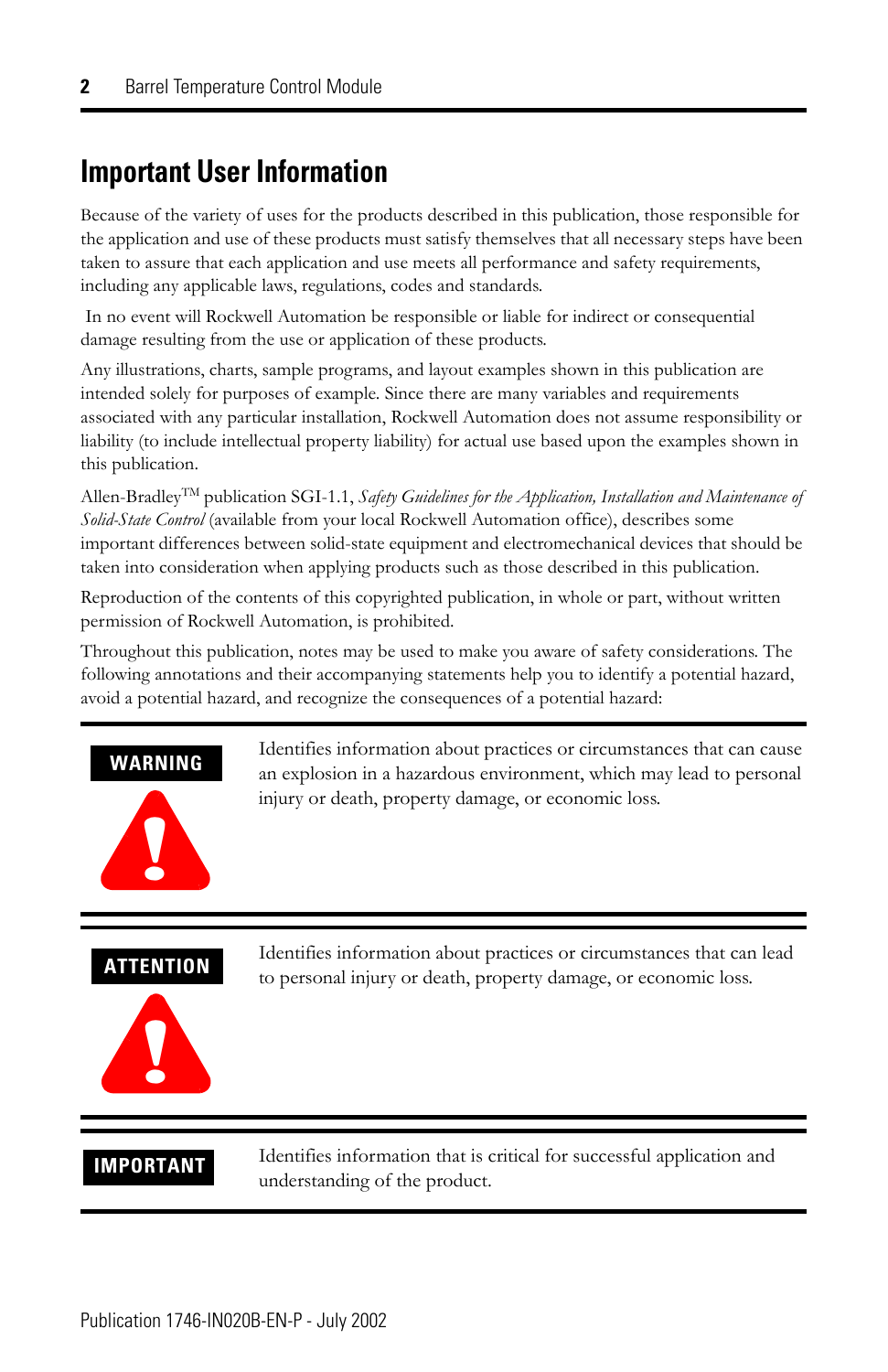#### <span id="page-2-0"></span>**ATTENTION**



#### **Environment and Enclosure**

This equipment is intended for use in a Pollution Degree 2 industrial environment, in overvoltage Category II applications (as defined in IEC publication 60664-1), at altitudes up to 2000 meters without derating.

This equipment is considered Group 1, Class A industrial equipment according to IEC/CISPR Publication 11. Without appropriate precautions, there may be potential difficulties ensuring electromagnetic compatibility in other environments due to conducted as well as radiated disturbance.

This equipment is supplied as "open type" equipment. It must be mounted within an enclosure that is suitably designed for those specific environmental conditions that will be present and appropriately designed to prevent personal injury resulting from accessibility to live parts. The interior of the enclosure must be accessible only by the use of a tool. Subsequent sections of this publication may contain additional information regarding specific enclosure type ratings that are required to comply with certain product safety certifications.

See NEMA Standards publication 250 and IEC publication 60529, as applicable, for explanations of the degrees of protection provided by different types of enclosure. Also, see the appropriate sections in this publication, as well as the Allen-Bradley publication 1770-4.1 ("Industrial Automation Wiring and Grounding Guidelines"), for additional installation requirements pertaining to this equipment.

## **Prevent Electrostatic Discharge**

### **ATTENTION**



This equipment is sensitive to electrostatic discharge which can cause internal damage and affect normal operation. Follow these guidelines when you handle this equipment:

- touch a grounded object to discharge potential static
- wear an approved grounding wrist strap
- do not touch connectors or pins on component boards
- do not touch circuit components inside the equipment
- if available, use a static-safe workstation
- when not in use, store the equipment in appropriate static-safe packaging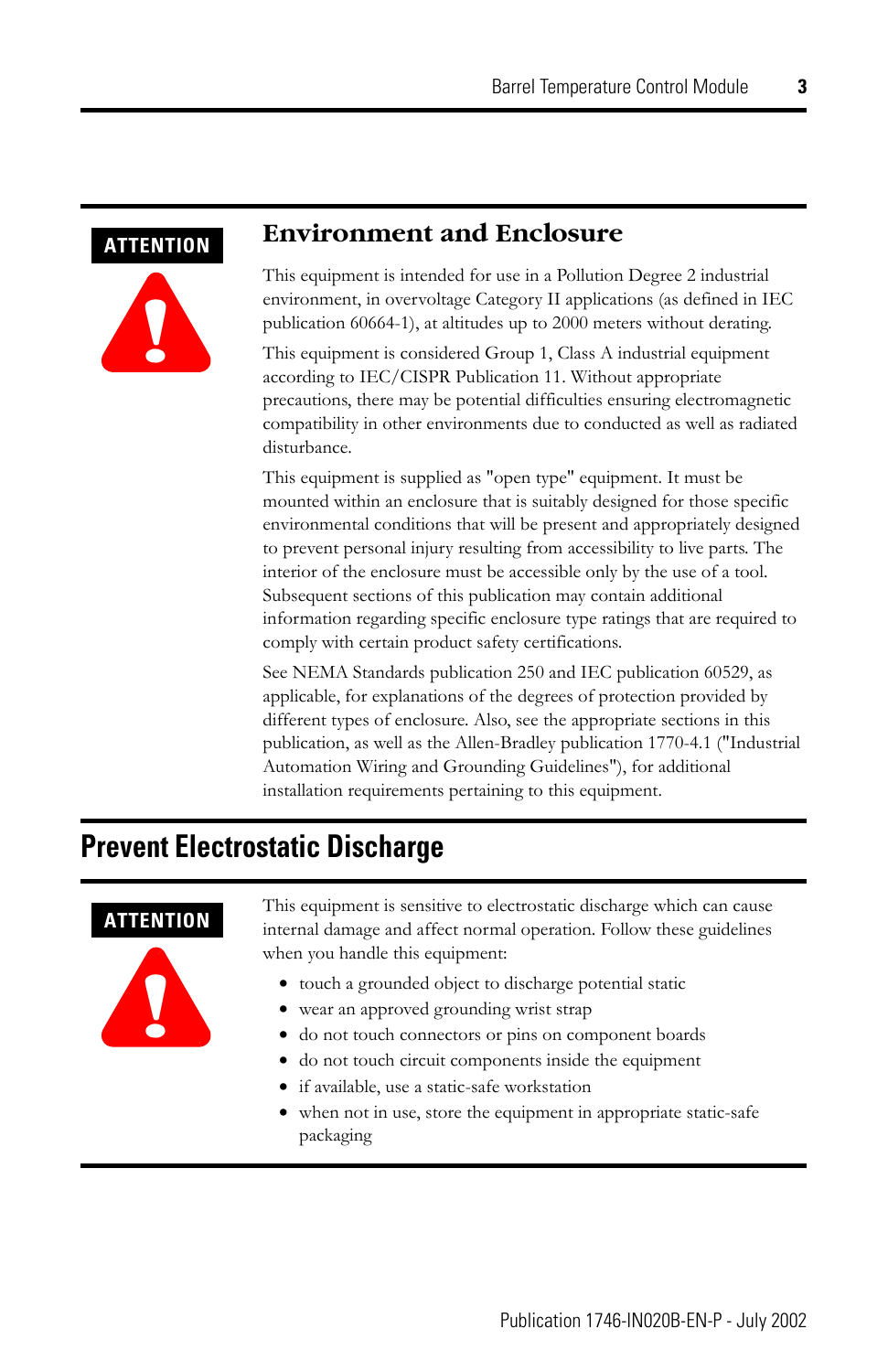## <span id="page-3-0"></span>**How to Get the Related User Manual**

The following table describes the related user manual that is available for this module. To order a copy or to view or download an online version, visit The Automation Bookstore at: **www.theautomationbookstore.com**

| <b>For information about:</b>                                                    | See this document:                                            | <b>Publication number:</b> |
|----------------------------------------------------------------------------------|---------------------------------------------------------------|----------------------------|
| Programming, calibrating and<br>troubleshooting the barrel<br>temperature module | Barrel Temperature Control Module   1746-UM010<br>User Manual |                            |

## <span id="page-3-1"></span>**Determine the Module's Chassis Power Requirement**

When computing power supply requirements, add the values shown below to the requirements of all other modules in the SLC® chassis to prevent overloading the chassis

power supply:

| 5V dc amps | 24V dc amps |
|------------|-------------|
| 0 1 1 0    | 0 085       |

## <span id="page-3-2"></span>**Choose a Module Slot in a Local I/O Chassis**

Place your module in any slot of an SLC  $500^{TM}$  module, or modular expansion chassis, except for the left–most slot (slot 0), reserved for the SLC processor or adapter modules.

**IMPORTANT** For proper operation, use this module with a local processor. The module is not designed to operate in a remote chassis.

### **Installation Considerations**

Most thermocouple–type applications require an industrial enclosure to reduce the effects of electrical interference. Thermocouple inputs are highly susceptible to electrical noises due to the small signal amplitudes (microvolt/ $C<sup>o</sup>$ ). Isolate them from other input wiring and modules that radiate electrical interference.

Group your modules within the I/O chassis to minimize adverse effects from radiated electrical noise and heat. Consider the following conditions when selecting a slot location. Position the module *away from* modules that:

- connect to sources of electrical noise such as relays and ac motor drives
- generate significant heat, such as 32–point I/O modules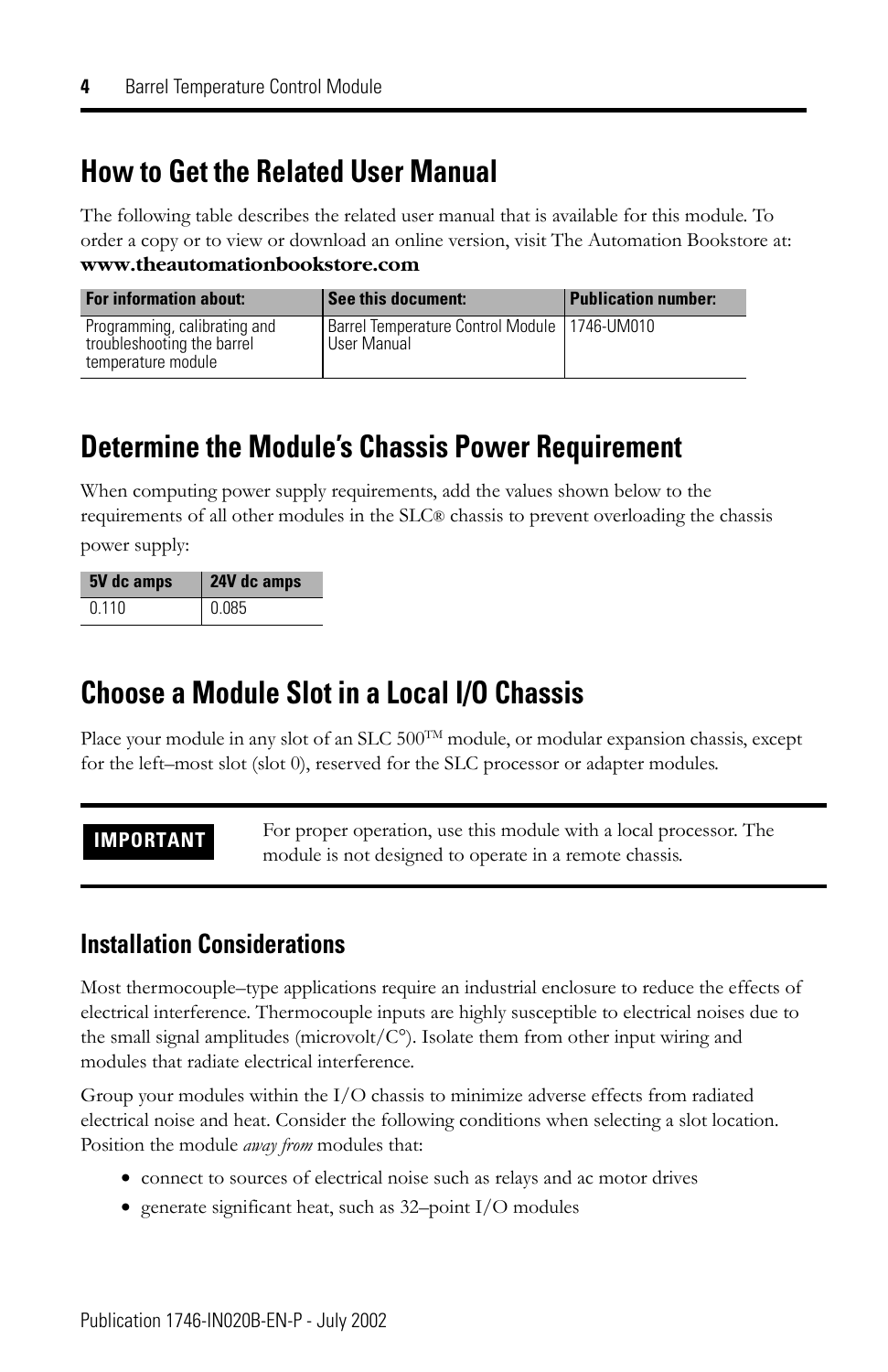## <span id="page-4-0"></span>**Install the Module**

To install your module into the chassis:

**1.** Turn off the chassis power supply.



If you insert or remove the module while backplane power is on, an electrical arc can occur. This could cause an explosion in hazardous location installations. Be sure that power is removed or the area is nonhazardous before proceeding.

- **2.** Align the circuit board of the thermocouple module with the card guides located at the top and bottom of the chassis.
- **3.** Slide the module into the chassis until both top and bottom retaining clips are secured. Apply firm even pressure on the module to attach it to its backplane connector. Never force the module into the slot.
- **4.** Cover unused slots with the card slot filler, catalog number 1746–N2.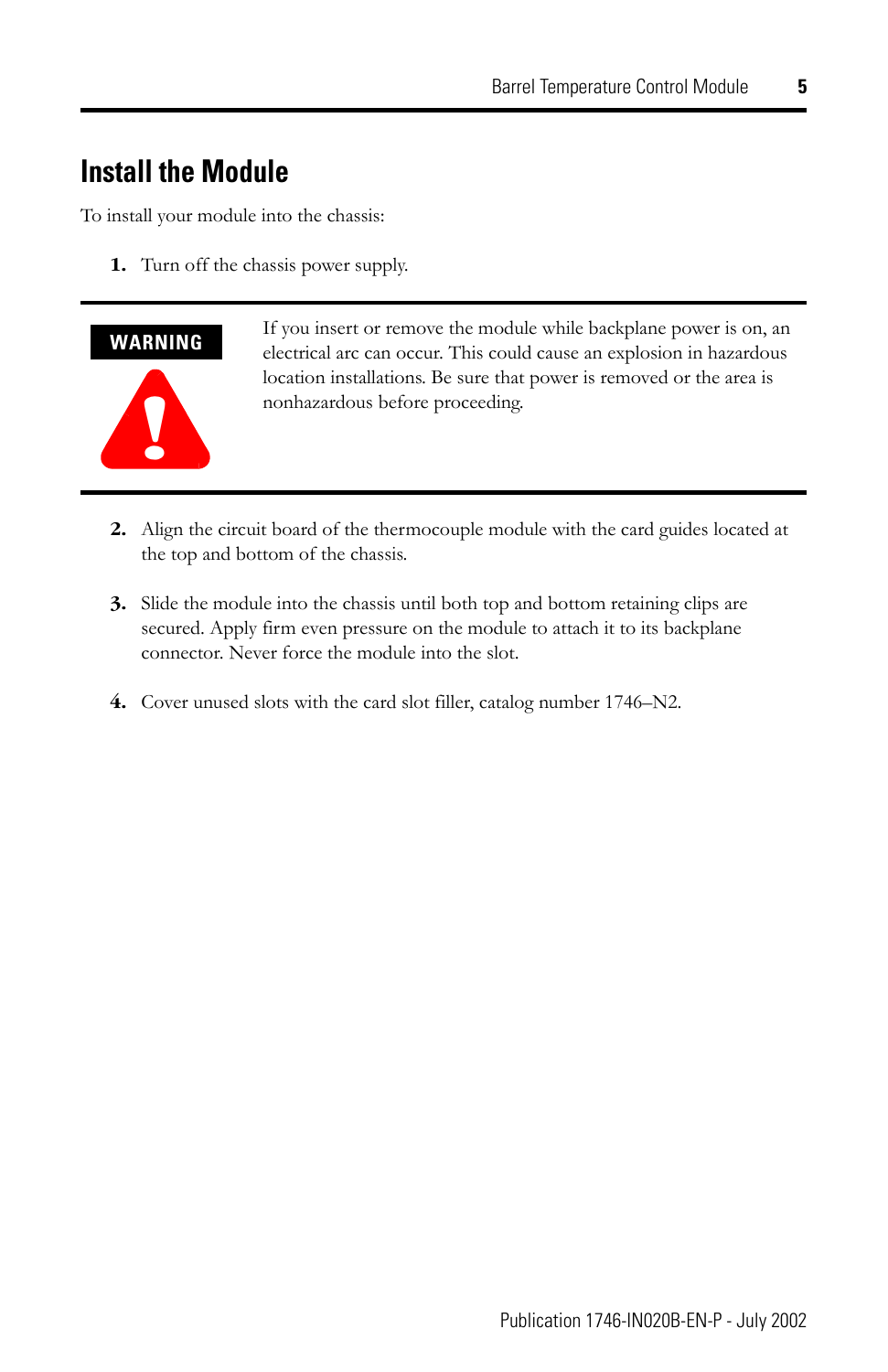**5.** To remove, press the releases at the top and bottom of the module, and slide the module out of the chassis slot.

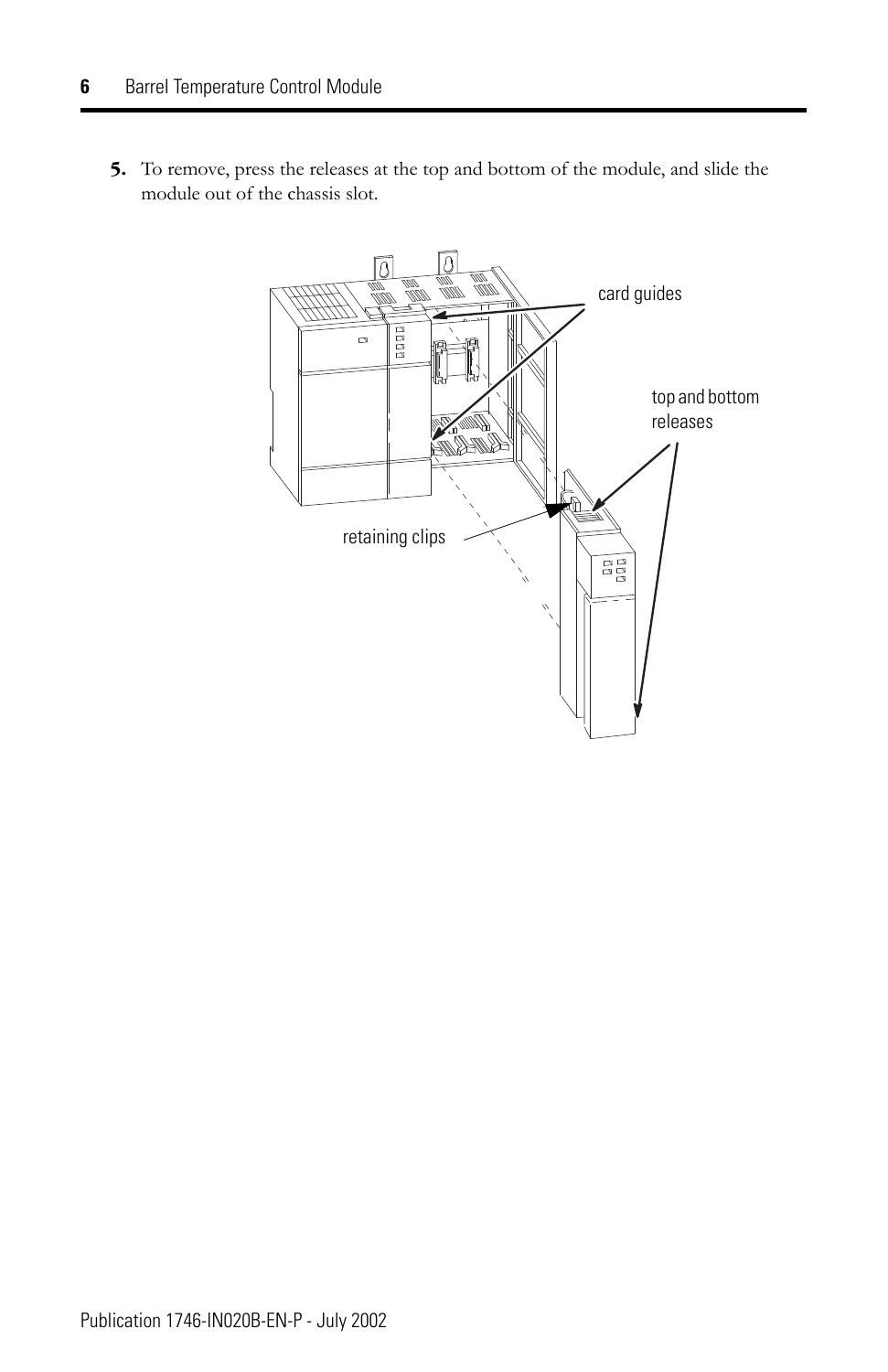### **Remove/Install the Removable Terminal Block**

The module ships with an attached an 18-position removable terminal block (RTB). When you install the module, it is not necessary to remove the RTB. If you ever need to remove it, follow this procedure:

**1.** Alternately loosen the two retaining screws to avoid cracking the RTB.



- **2.** Grasp the RTB at the top and bottom and pull outward and down. When removing the RTB, be careful not to damage the CJC sensors.
- **3.** Use the write–on label to identify the slot, chassis and module type.

| <b>SLOT</b> |  |
|-------------|--|
| MODULE      |  |

To install the RTB:

**1.** Remove power from the SLC 500 chassis.



When you connect or disconnect the Removable Terminal Block (RTB) with field side power applied, an electrical arc can occur. This could cause an explosion in hazardous location installations. Be sure that power is removed or the area is nonhazardous before proceeding.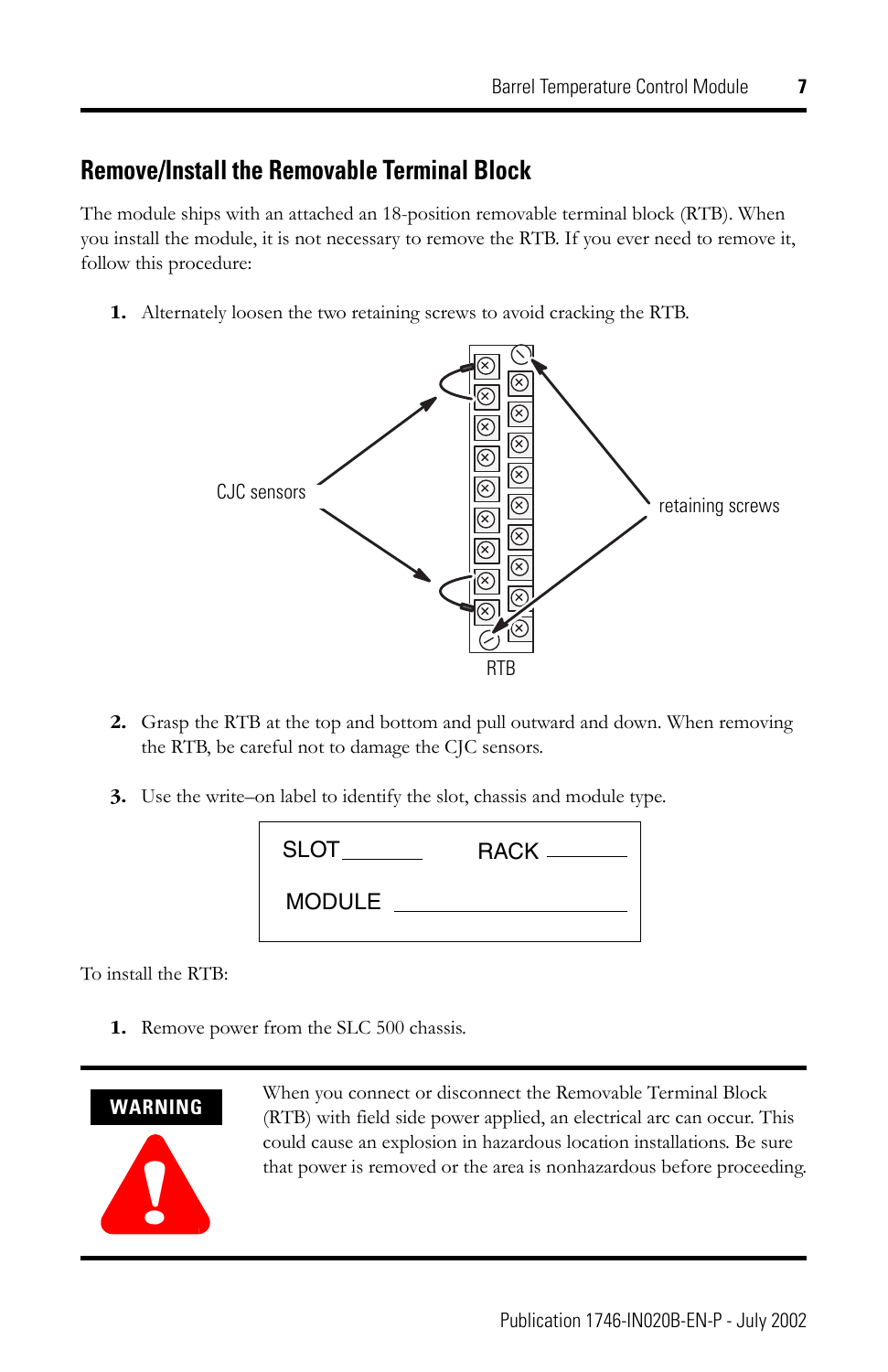**2.** Make certain the color of the RTB mathces the color band on the module.



Inserting a wired RTB on an incorrect module can damage the module's circuitry when power is restored.

**3.** View the write–on label to identify the slot, chassis and module type.

| <b>SLOT</b>   | $RACK$ $\_\_$ |
|---------------|---------------|
| <b>MODULE</b> |               |

**4.** Align the RTB retaining screws with the mating connector on the module. Be careful not to damage the CJC sensors.



- **5.** Press the RTB firmly onto the connector contacts.
- **6.** Alternately tighten the two retaining screws to avoid cracking the RTB. Tighten to a maximum 6-8 inch-pounds.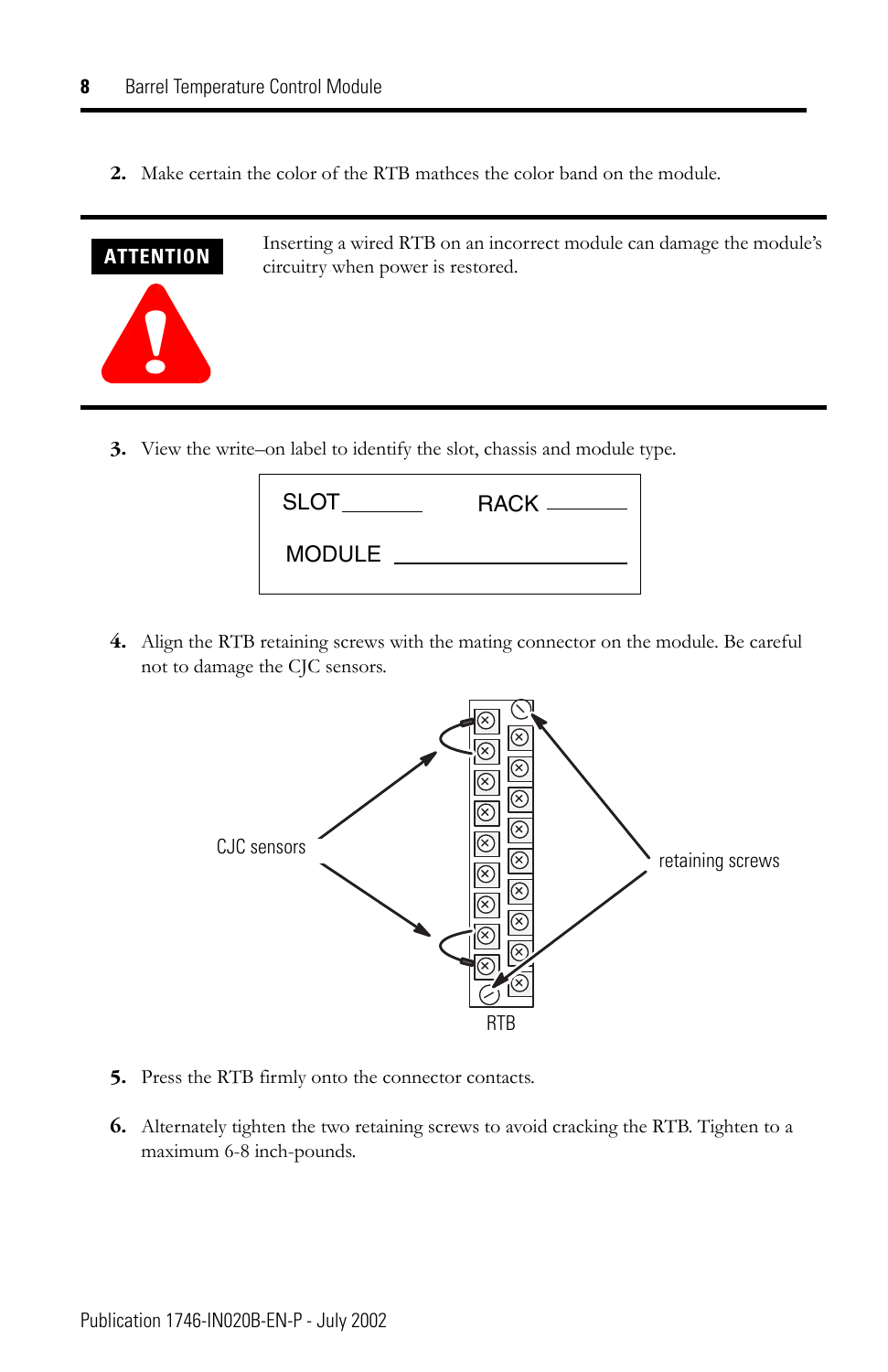## <span id="page-8-0"></span>**Wire the RTB**

Use the following illustration to wire the RTB:



## **Cold Junction Compensation (CJC)**



Do not remove or loosen the cold junction compensating thermistors located on the terminal block. **Both thermistors are critical to ensure accurate thermocouple input readings at each channel**. The module will not operate in the thermocouple mode if a thermistor is removed

In case of accidental removal of one or both thermistors (part number A40845-221-01), replace them by connecting them across the CJC terminals located at the top and/or bottom left side of the terminal block. Always connect the red lug to the (+) terminal (to CJC A+ or CJC B+) as shown below.





A40845-221-01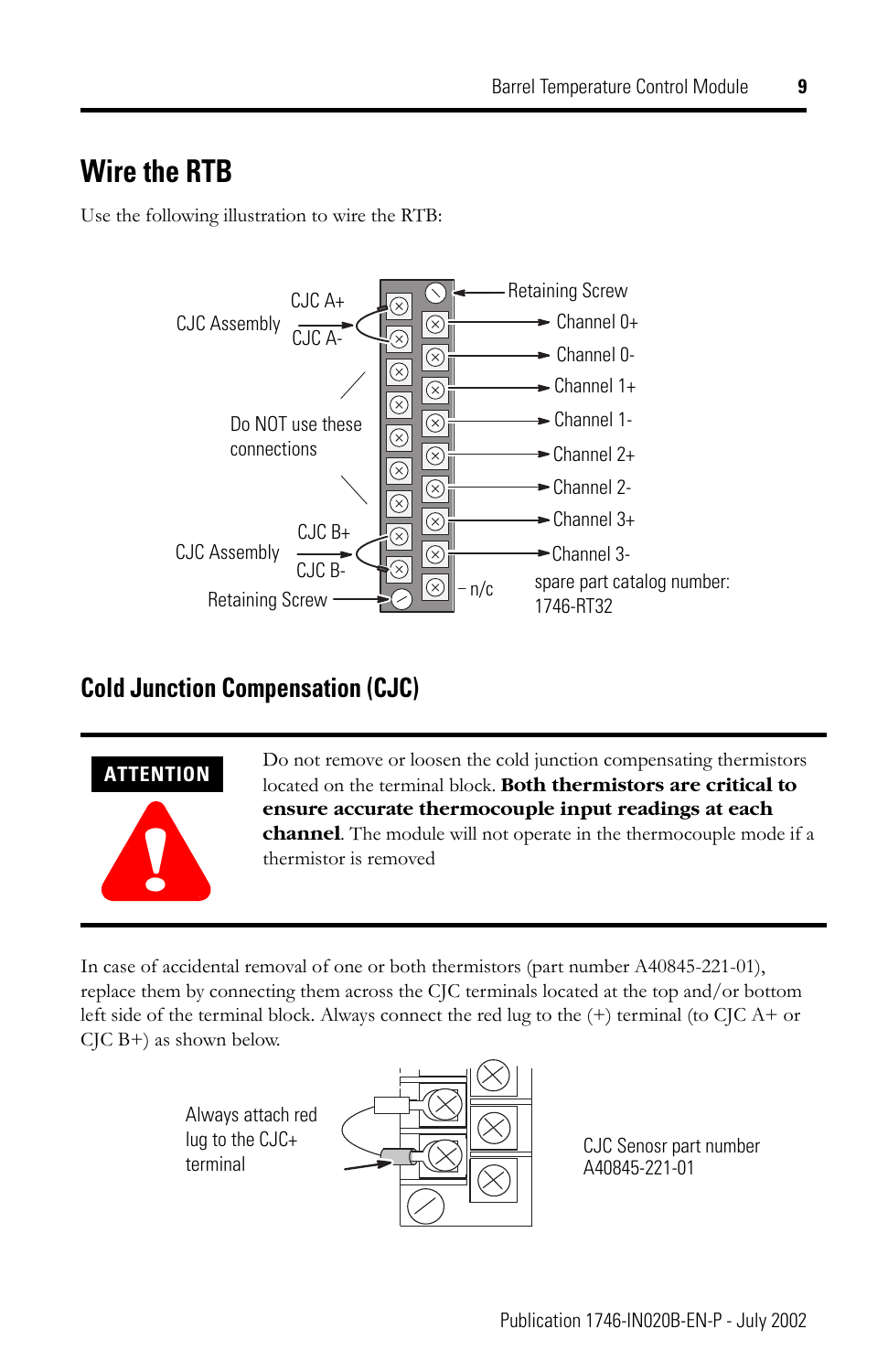## **Wiring Guidelines**

Follow these guidelines when planning your system wiring.

- To limit the pickup of electrical noise, keep thermocouple and millivolt signal wires away from power and load lines.
- For high immunity to electrical noise, use Alpha 5121 (shielded, twisted pair) or equivalent wire for millivolt sensors; or use shielded, twisted pair thermocouple extension lead wire specified by the thermocouple manufacturer. Using the incorrect type of thermocouple extension wire or not following the correct polarity may cause invalid readings. See IEEE Std. 518, Section 6.4.2.7 or contact your sensor manufacturer for additional details.
- When trimming cable leads, minimize the length of unshielded wires.
- Ground the shield drain wire at only one end of the cable. The preferred location is at the I/O chassis ground.
- For maximum noise reduction, use 3/8 inch braid wire to connect cable shields to the nearest I/O chassis mounting bolt. Then connect the I/O chassis to earth ground. These connections are a requirement regardless of cable type.
- Tighten terminal screws to 6-8 inch-pounds. Excessive tightening can strip the screw.
- The open–circuit detector generates approximately 20 nano–amperes into the thermocouple cable. A total lead resistance of 25 ohms (12.5 one–way) will produce 0.5 mV of error.
- Follow system grounding and wiring guidelines found in your SLC 500 Modular Hardware Style User Manual, publication 1747–UM011.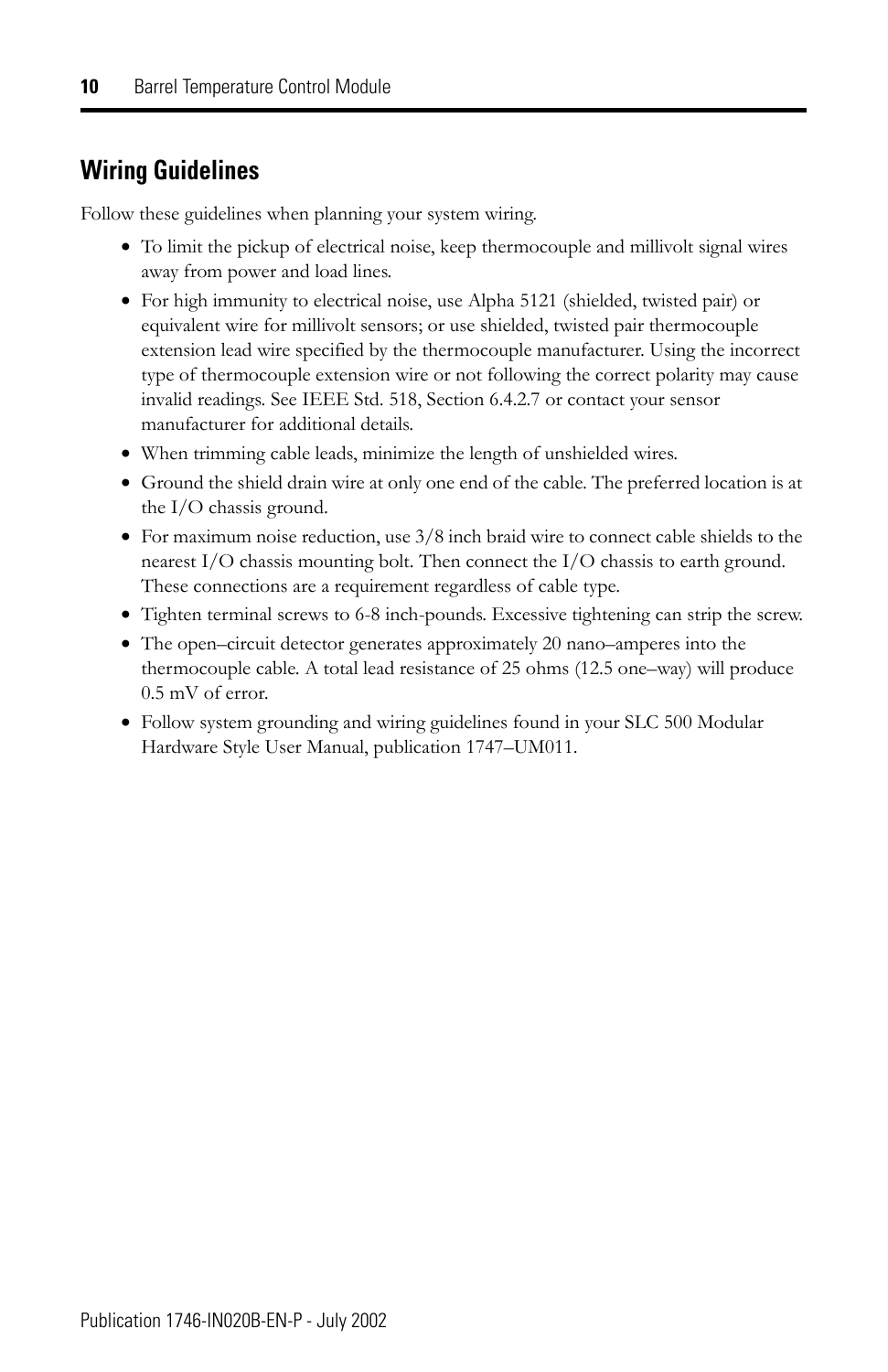#### **Preparing and Wiring the Cables**

To prepare and connect cable leads and drain wires, follow these steps:



- **1.** At each end of the cable, strip some casing to expose individual wires.
- **2.** Trim signal wires to 5–inch lengths beyond the cable casing. Strip about 3/16 inch (4.76 mm) of insulation to expose the ends of the wires.
- **3.** At the module–end of the cables:
	- extract the drain wire and signal wires
	- remove the foil shield
	- bundle the input cables with a cable strap
- **4.** Connect drain wires together and solder them to a 3/8" wire braid, 12" long. Keep drain wires as short as possible.
- **5.** Connect the 3/8" wire braid to the nearest chassis mounting bolt.
- **6.** Connect the signal wires of each channel to the terminal block.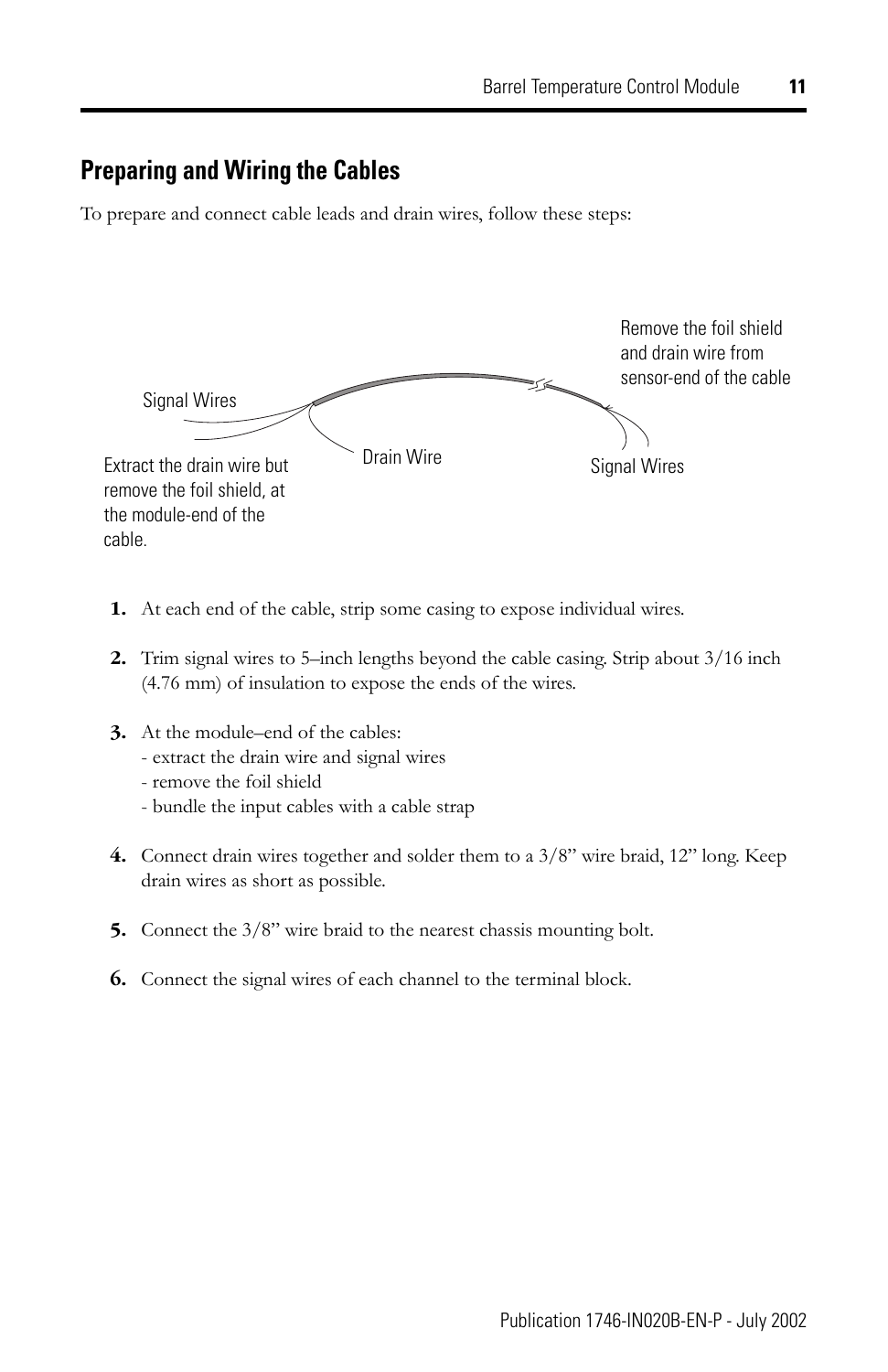- **7.** At the source-end of cables from mV devices (see following figure):
	- remove the drain wire and foil shield
	- apply shrink wrap as an option
	- connect to mV devices keeping the leads short

Make unshielded wires as short as possible.



**IMPORTANT** If noise persists, try grounding the opposite end of the cable. Ground one end only.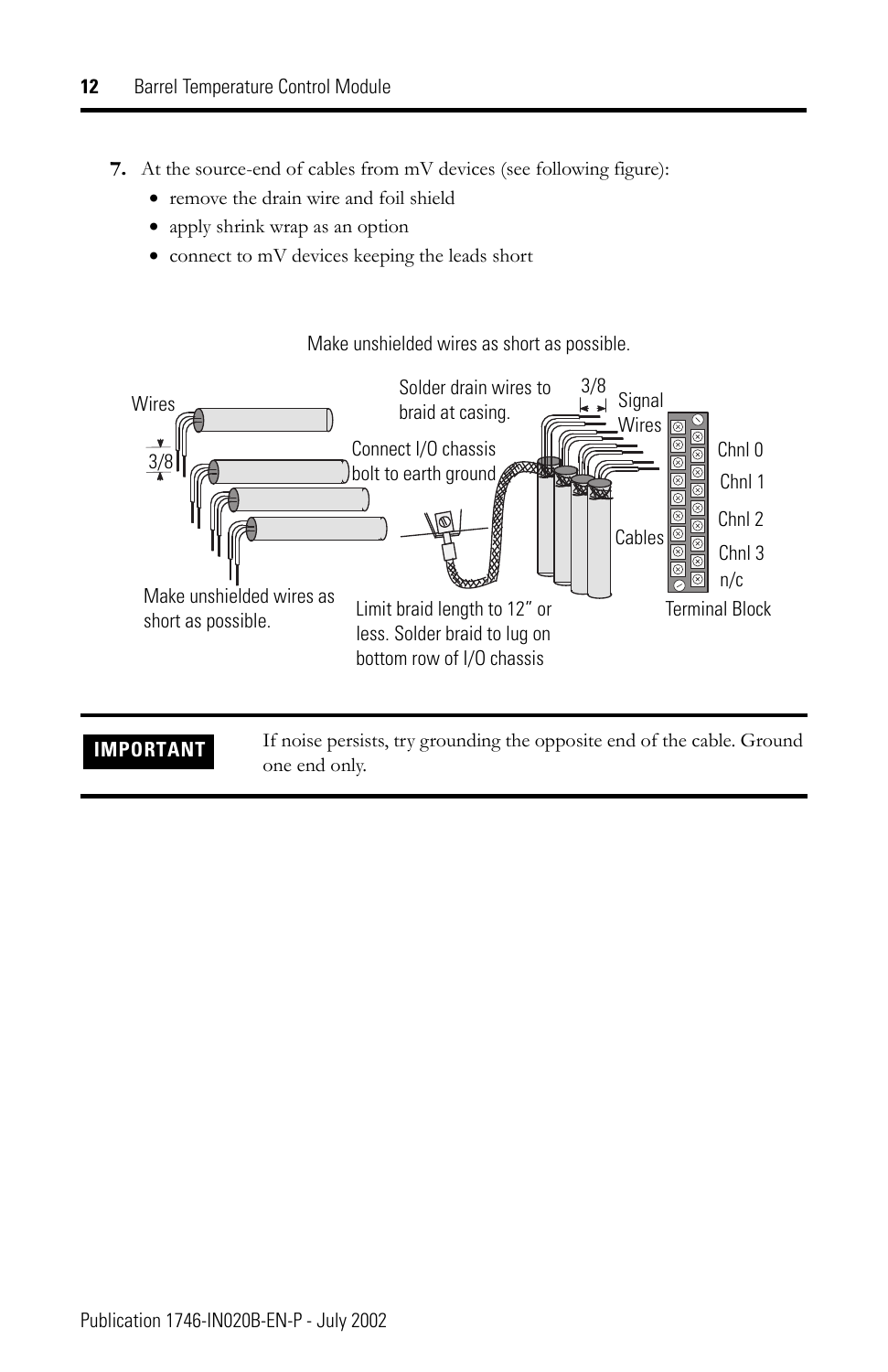| The following information applies when<br>operating this equipment in hazardous<br>locations:                                                                                                                                                                                                                                                                                                                                                                                                                                                                                                                                              |                                                                                                                                                                                                                                                                                                                                                                                                                                                                                                                                                                                                                                                                                           | en environnements dangereux :                                                                                                                                                                                                                                                          | Informations sur l'utilisation de cet équipement                                                                                                                                                                                                                                                                                                                                                                                                                                                                                                                                                                                                                                                                                                     |
|--------------------------------------------------------------------------------------------------------------------------------------------------------------------------------------------------------------------------------------------------------------------------------------------------------------------------------------------------------------------------------------------------------------------------------------------------------------------------------------------------------------------------------------------------------------------------------------------------------------------------------------------|-------------------------------------------------------------------------------------------------------------------------------------------------------------------------------------------------------------------------------------------------------------------------------------------------------------------------------------------------------------------------------------------------------------------------------------------------------------------------------------------------------------------------------------------------------------------------------------------------------------------------------------------------------------------------------------------|----------------------------------------------------------------------------------------------------------------------------------------------------------------------------------------------------------------------------------------------------------------------------------------|------------------------------------------------------------------------------------------------------------------------------------------------------------------------------------------------------------------------------------------------------------------------------------------------------------------------------------------------------------------------------------------------------------------------------------------------------------------------------------------------------------------------------------------------------------------------------------------------------------------------------------------------------------------------------------------------------------------------------------------------------|
| Products marked "CL I, DIV 2, GP A, B, C, D" are<br>suitable for use in Class I Division 2 Groups A, B, C,<br>D. Hazardous Locations and nonhazardous locations<br>only. Each product is supplied with markings on the<br>rating nameplate indicating the hazardous location<br>temperature code. When combining products within<br>a system, the most adverse temperature code (lowest<br>"T" number) may be used to help determine the<br>overall temperature code of the system.<br>Combinations of equipment in your system are<br>subject to investigation by the local Authority Having<br>Jurisdiction at the time of installation. |                                                                                                                                                                                                                                                                                                                                                                                                                                                                                                                                                                                                                                                                                           | marquages sur sa plaque d'identification qui<br>indiquent le code de température pour les<br>environnements dangereux. Lorsque plusieurs<br>température le plus défavorable (code de<br>déterminer le code de température global du<br>locales qualifiées au moment de l'installation. | Les produits marqués "CL I, DIV 2, GP A, B, C, D" ne<br>conviennent qu'à une utilisation en environnements<br>de Classe I Division 2 Groupes A, B, C, D dangereux<br>et non dangereux. Chaque produit est livré avec des<br>produits sont combinés dans un système, le code de<br>température le plus faible) peut être utilisé pour<br>système. Les combinaisons d'équipements dans le<br>système sont sujettes à inspection par les autorités                                                                                                                                                                                                                                                                                                      |
| <b>WARNING</b><br>$\bullet$                                                                                                                                                                                                                                                                                                                                                                                                                                                                                                                                                                                                                | <b>EXPLOSION HAZARD</b><br>Do not disconnect<br>equipment unless<br>power has been<br>removed or the area is<br>known to be<br>nonhazardous.<br>Do not disconnect<br>connections to this<br>equipment unless<br>power has been<br>removed or the area is<br>known to be<br>nonhazardous. Secure<br>any external<br>connections that mate<br>to this equipment by<br>using screws, sliding<br>latches, threaded<br>connectors, or other<br>means provided with<br>this product.<br>Substitution of<br>components may impair<br>suitability for Class I,<br>Division 2.<br>• If this product contains<br>batteries, they must<br>only be changed in an<br>area known to be<br>nonhazardous. | <b>AVERTISSEMENT</b>                                                                                                                                                                                                                                                                   | <b>RISQUE D'EXPLOSION</b><br>• Couper le courant ou<br>s'assurer que<br>l'environnement est<br>classé non dangereux<br>avant de débrancher<br>l'équipement.<br>• Couper le courant ou<br>s'assurer que<br>l'environnement est<br>classé non dangereux<br>avant de débrancher les<br>connecteurs. Fixer tous<br>les connecteurs<br>externes reliés à cet<br>équipement à l'aide de<br>vis, loquets coulissants,<br>connecteurs filetés ou<br>autres moyens fournis<br>avec ce produit.<br>La substitution de<br>composants peut rendre<br>cet équipement<br>inadapté à une<br>utilisation en<br>environnement de<br>Classe I. Division 2.<br>$\bullet$ S'assurer que<br>l'environnement est<br>classé non dangereux<br>avant de changer les<br>piles. |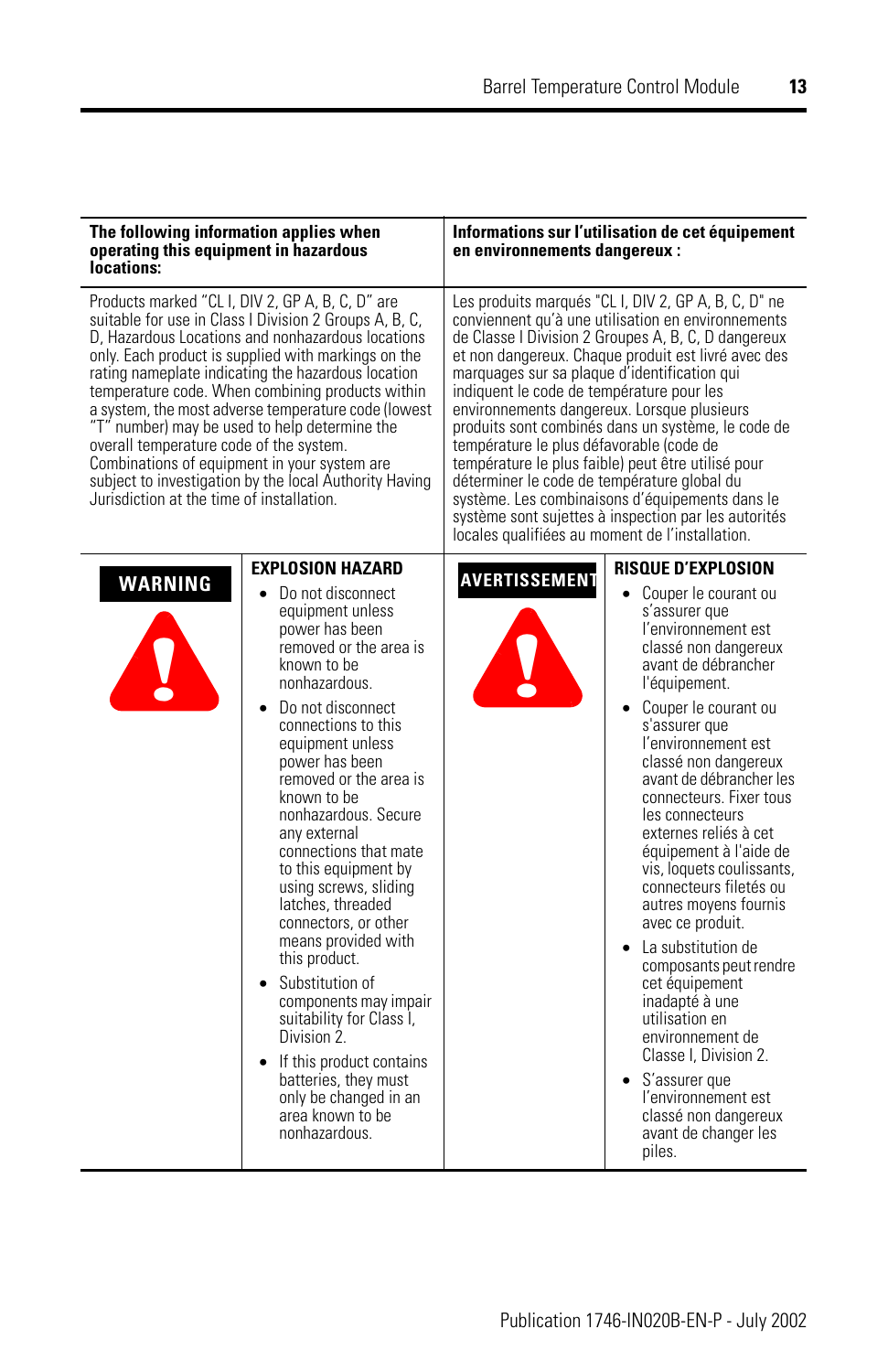## <span id="page-13-0"></span>**Specifications**

| <b>Module Location</b>                                              | SLC chassis - any I/O module slot except 0                                                                                                                                                                                                               |
|---------------------------------------------------------------------|----------------------------------------------------------------------------------------------------------------------------------------------------------------------------------------------------------------------------------------------------------|
| Input from System Backplane                                         | 5Vdc @ 0.110 A, 24Vdc @ 0.085A                                                                                                                                                                                                                           |
| Thermocouple Types                                                  | b, c, d, e, j, k, n, r, s, t                                                                                                                                                                                                                             |
| Input Voltage                                                       | -50 to +50mV and -100 to +100mV                                                                                                                                                                                                                          |
| Number of Channels                                                  | 4 (backplane and channel-to-channel isolated)                                                                                                                                                                                                            |
| A/D Conversion Method                                               | Sigma-Delta modulation                                                                                                                                                                                                                                   |
| Input Filtering                                                     | Analog filter with low-pass digital filter                                                                                                                                                                                                               |
| Normal mode rejection<br>between<br>$[+]$ input and $[$ - $]$ input | Greater than 50dB @ 50Hz<br>Greater than 60dB @ 60Hz                                                                                                                                                                                                     |
| Common mode rejection<br>between inputs and chassis<br>ground       | Greater than 120dB @ 50/60 Hz with 1K ohm imbalance                                                                                                                                                                                                      |
| Channel bandwidth (-3db)                                            | 8Hz                                                                                                                                                                                                                                                      |
| Calibration                                                         | Once every six months                                                                                                                                                                                                                                    |
| Isolation                                                           | Tested to 1000Vac for 60 sec. between channels and between user connections<br>and backplane connections                                                                                                                                                 |
| <b>Operating Temperature</b>                                        | IEC 60068-2-1 (Test Ad, Operating Cold),<br>IEC 60068-2-2 (Test Bd, Operating Dry Heat),<br>IEC 60068-2-14 (Test Nb, Operating Thermal Shock):<br>0-60°C (32-140°F)                                                                                      |
| Storage Temperature                                                 | IEC 60068-2-1 (Test Ab, Un-packaged Non-operating Cold),<br>IEC 60068-2-2 (Test Bc, Un-packaged Non-operating Dry Heat),<br>IEC 60068-2-14 (Test Na, Un-packaged Non-operating Thermal Shock):<br>$-40$ to 85 <sup>o</sup> C (-40 to 185 <sup>o</sup> F) |
| <b>Relative Humidity</b>                                            | IEC 60068-2-30 (Test Db, Un-packaged Non-operating Damp Heat):<br>5-95% non condensing                                                                                                                                                                   |
| <b>Required Terminal Block</b>                                      | Cat. No. 1746-RT32                                                                                                                                                                                                                                       |
| Wiring                                                              | 24-14 AWG                                                                                                                                                                                                                                                |
| Wire Category <sup>1</sup><br>Torque                                | 2<br>$6-8$ in-lbs.                                                                                                                                                                                                                                       |
| <b>Enclosure Type Rating</b>                                        | None (open style)                                                                                                                                                                                                                                        |
| Certifications <sup>2</sup><br>(when product is marked)             | UL<br>UL Listed Industrial Control Equipment<br>CSA<br><b>CSA Certified Process Control Equipment</b><br>CSA Certified Process Control Equipment for Class I, Division 2 Group<br>CSA<br>A, B, C, D Hazardous Locations                                  |
|                                                                     | CE<br>European Union 89/336/EEC EMC Directive, compliant with:<br>EN 50082-2; Industrial Immunity<br>EN 61326; Meas./Control/Lab., Industrial Requirements<br>EN 61000-6-2; Industrial Immunity<br>EN 61000-6-4; Industrial Emissions                    |
|                                                                     | C-Tick<br>Australian Radiocommunications Act, compliant with:<br>AS/NZS 2064; Industrial Emissions                                                                                                                                                       |
| User Manual                                                         | Publication 1746-UM010, Barrel Temperature Module User Manual                                                                                                                                                                                            |

<sup>1</sup>Use this conductor category information for planning conductor routing as described in publication 1770-4.1, *Industrial*<br>*Automation Wiring and Grounding Guidelines.*<br><sup>2</sup>See the Product Certification link at www.ab.com

details.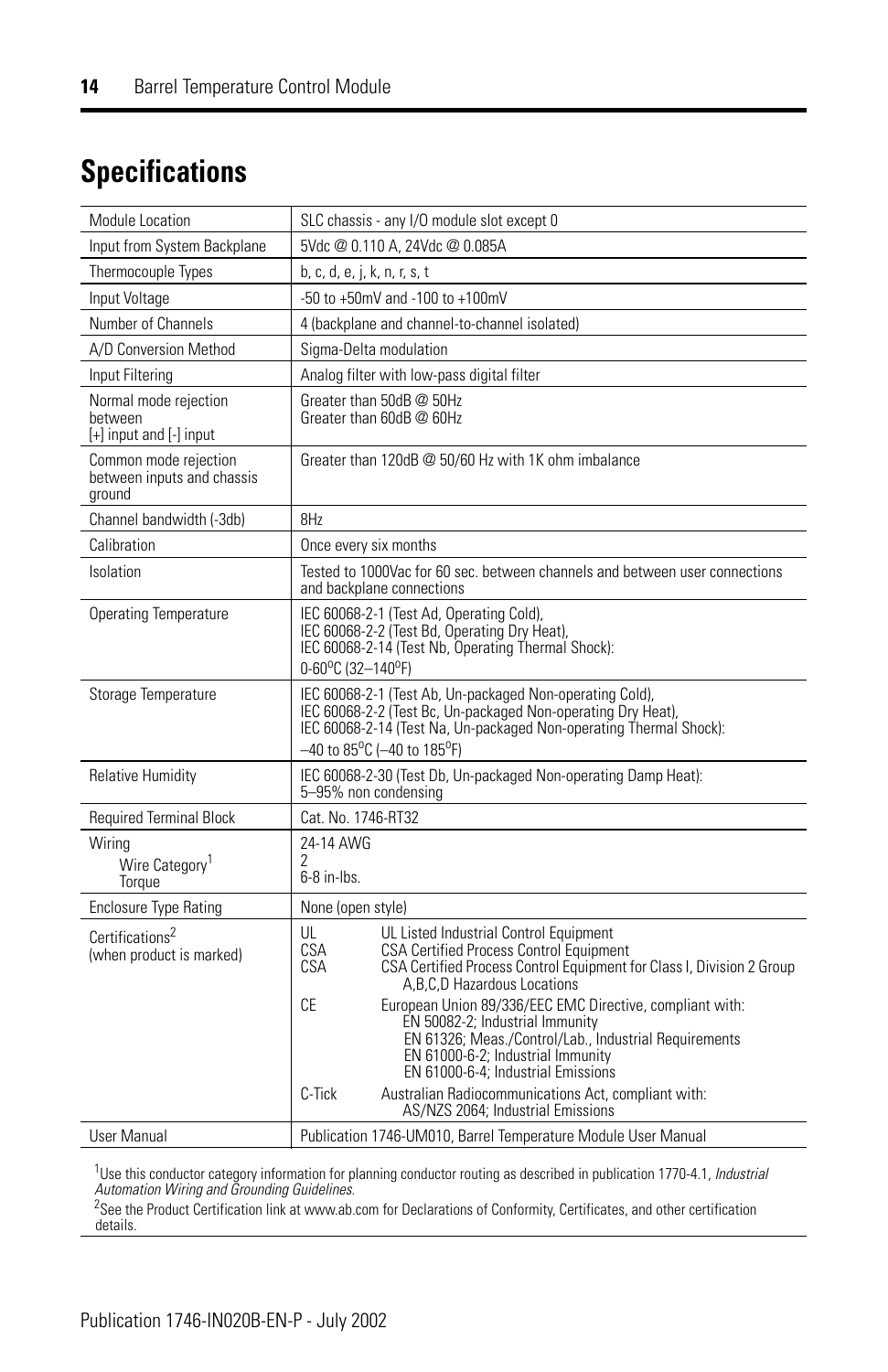## **Notes:**